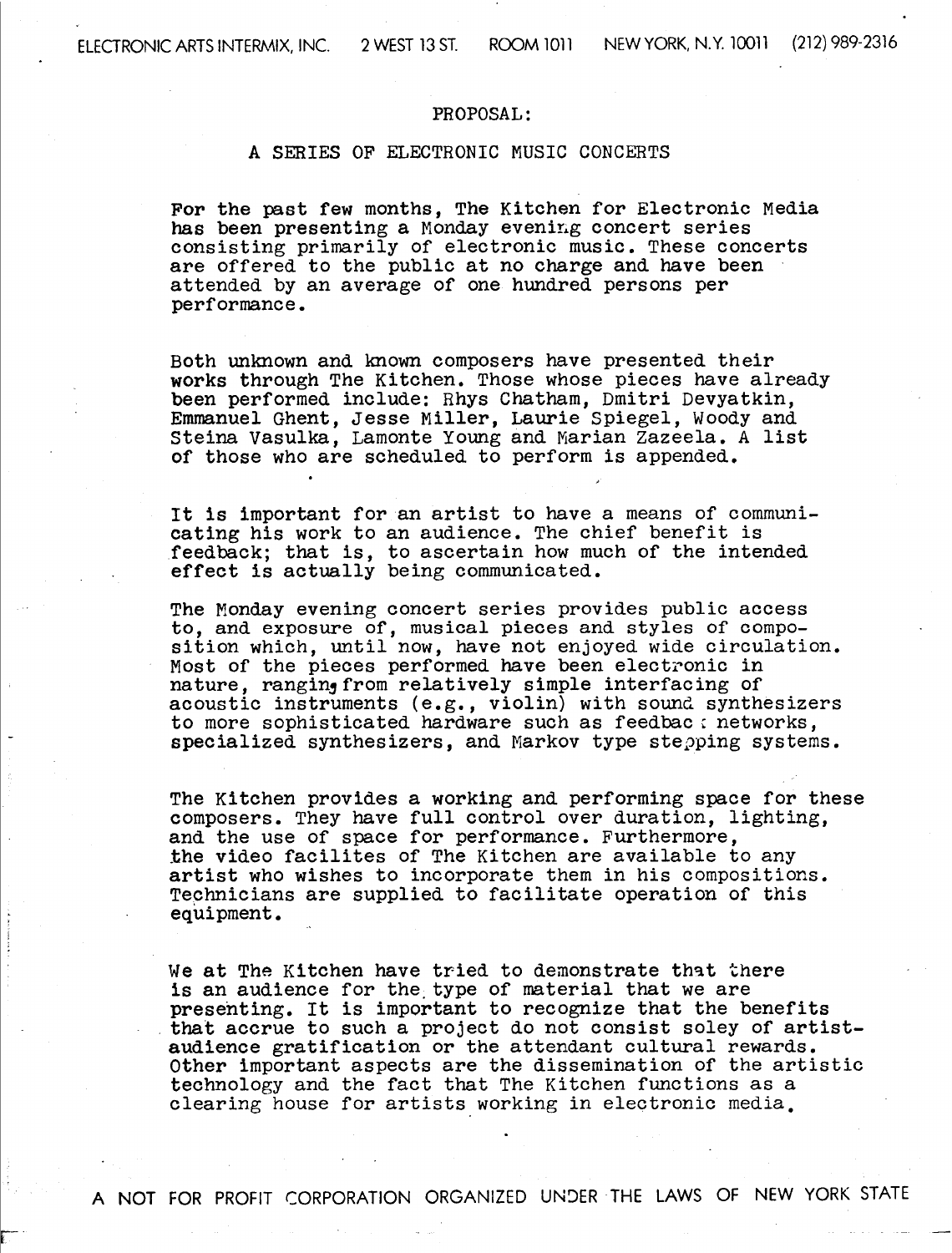NEW YORK, N .Y <sup>10011</sup> (212) 989-2316

Proposal/ $p.2$ 

So far, The Kitchen has been able to maintain this series of concerts, handling all aspects from scheduling and advertising to location and installation of necessary equipment. However an inordinate amount of time has been expended borrowing and maintaining older, obsolete hardware. We are in need of financial assistance so that we can remedy this situation and imporve upon facilities and services that are available to composers .

A budget for continuing this series of concerts over a period of fifty weeks is attached below.

### BUDGET Part <sup>I</sup>

| 4 Harmon Kardon Citation-12 Power Amplifiers<br>$@$ \$295.00 ea. | \$1180.00   |
|------------------------------------------------------------------|-------------|
| 2 Crown IC-550 Preamplifiers @ \$269.00 ea.                      | 538.00      |
| 1 Shure Mixer, M67 @ $$270.00$ ea.                               | 270.00      |
| 4 J.B. Lansing Century L100 Speaker Systems<br>$@$ \$273.00 ea.  | 1092.00     |
| 1 Advent Frequency Balance Control @ \$225.00 ea.                | 225.00      |
| 1 Used Playback Deck                                             | 1000.00     |
| Tapes, cables, tools                                             | 200.00      |
| Mailings, telephone, rent, at \$60.00 per week                   | 3000.00     |
| Advertising, at \$75.00 per concert                              | 3750.00     |
| Director's and Assistant's fee at \$75.00<br>per week***         | 3750.00     |
| total                                                            | \$15,005.00 |

\*\*\*The duties of Director involve coordination of the concerts, assisting the composers in preparation of equipment, sound engineering and playback of tapes .

#### BUDGET Part II

It is an unnecessary burden upon a composer for him to perform his works without any financial remuneration. The amount of work for a typical concert can involve anywhere from twelve to seventy-two hours. Therefore we would like to establish a financial pool which would enable a performer to receive a minimum of \$100 for his participation.

This part of the budget is'not mandatory for operation, but would certainly be of assistance to the individual artists .

A NOT FOR PROFIT CORPORATION ORGANIZED UNDER THE LAWS OF NEW YORK STATE